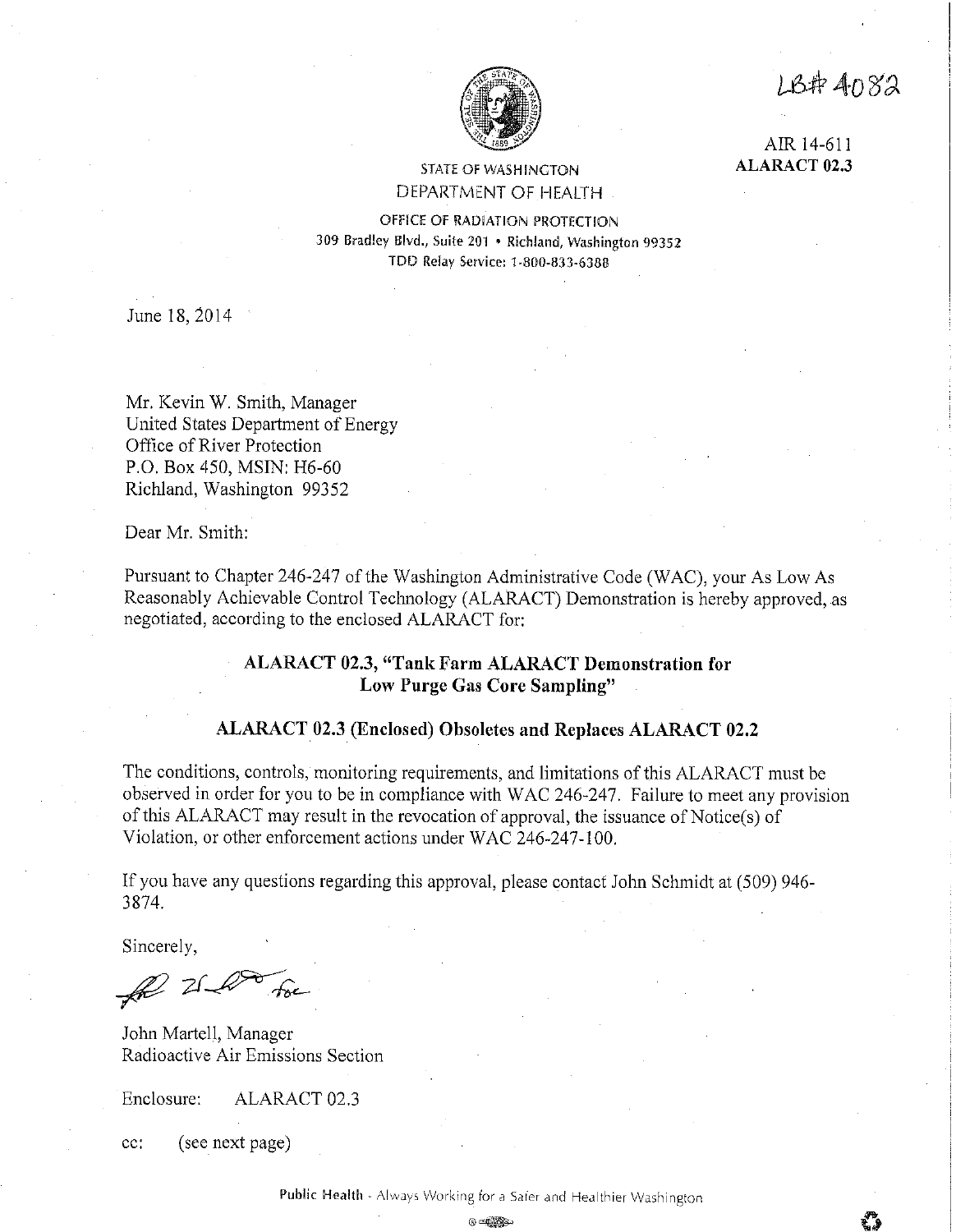**Aill 14-611** 

Mr. Kevin W. Smith June 18, 2014 Page 2 of 2

cc: Ruth Allen, WRPS Robert Anderson, MSA · Matthew Barnett, PNNL Lee Bostic, BNI Dennis Bowser, USDOE-ORP Cliff Clark, USDOE-RL Jack Donnelly, WRPS Rick Engelmann, CHPRC Dennis Faulk, EPA Phil Gent, Ecology Robert Haggard, BNI Dale Jackson, USDOE-RL Jessica Joyner, WRPS Reed Kaldor, MSA Paul Karschnia, CHPRC Ed MacA!ister, USDOE-RL Valarie Peery, Ecology Crystal Rau, Ecology Maria Skorska, Ecology JeffVoogd, WRPS Joan Woolard, WRPS Davis Zhen, EPA Environmental Portal RAES Tracking: Line 874; ALARACT 2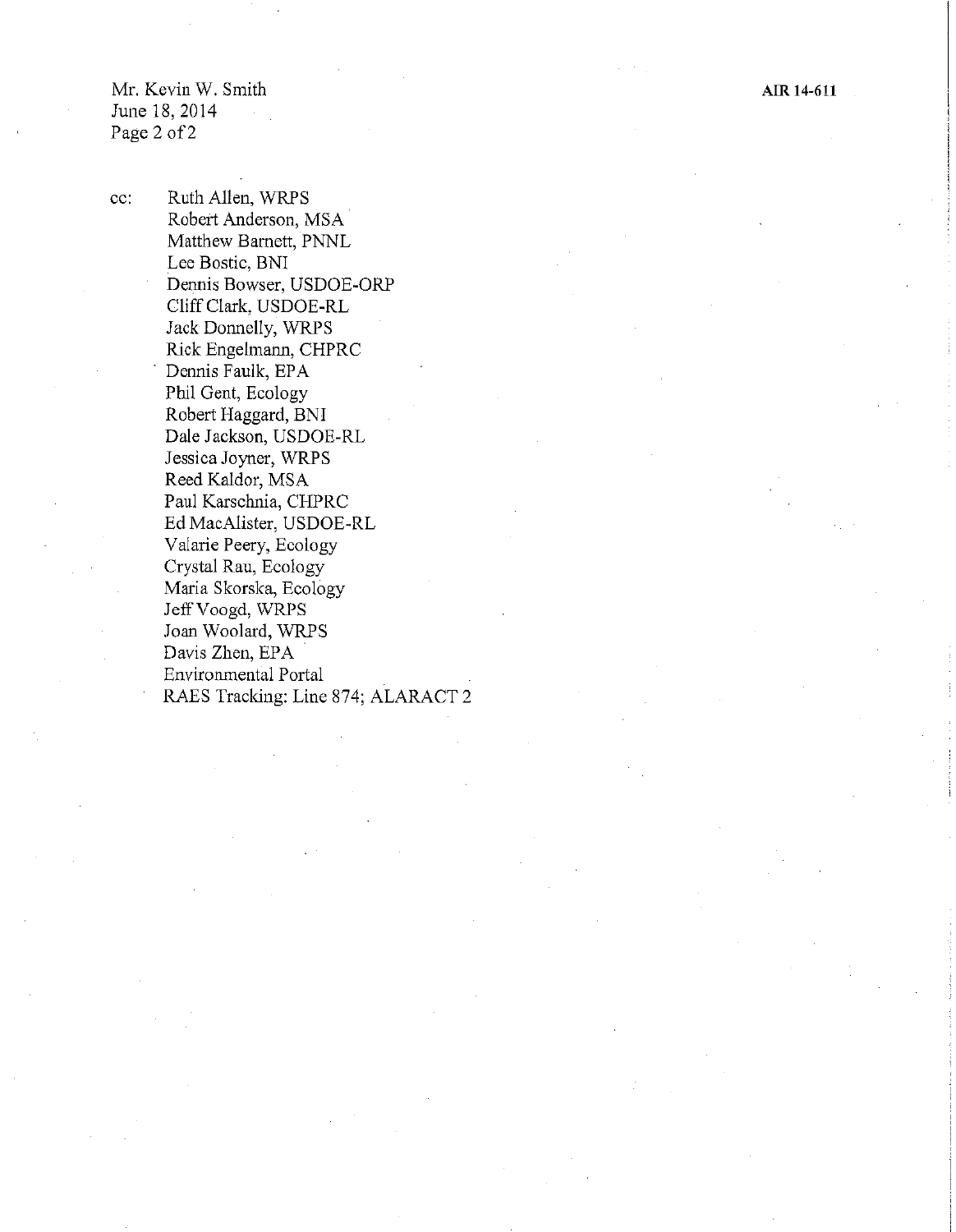# **ALARACT** 02.3

# **TANKFARMALARACT DEMONSTRATION FOR LOW PURGE GAS CORE SAMPLING**

## **1. Description of Activity**

*The Core Sampling System is used in single-shelled tanks (SSTs) and double-shelled tanks (DSTs) and miscellaneous tanks to obtain samples of waste for characterization purposes. The Core Sampling System operates in two drilling modes: Push Mode Core Sampling (PMCS) and Rotary Mode Core Sampling (RMCS). PMCS, the preferred mode, involves the hydraulic pushing of the bit through the tank waste without any intentional rotation of the drill bit. The RMCS mode involves intentional rotation of the bit and is used when the waste is more difficult to penetrate. The core sampling system can use a variety of bits for the drilling apparatus. Barrier fluids and purge gasses are used to prevent the release of tank vapors. The Core Sampler has a low purge gas flow rate (<10cfm) and a high purge gas rate (> I Ocfm) and <120 cfm). Core Sampling under this As Low As Reasonably Achievable Control Technology (ALARA CT) will be conducted at purge gas flow less than IO cfm. The*  · *Core Sampling System consists of the sample platform, pressurized nitrogen or compressed air supply, change out assembly, cable spray washer, and other support equipment.* 

System set up and sampling is controlled by operating procedures. Riser access is executed in accordance with ALARACT 1.1, "Tank Farm ALARACT Demonstration For Riser Preparation/ Opening", and continuous health physics technician (HPT) coverage is provided whenever the riser is open.

The operation of core sampling begins by inserting a drill string into the waste. The Core Sampling System contains a seal against the bottom of the core barrel to prevent back flow of tank waste into the drill string protecting the air pathway out of the tank. This system also has a seal at the top of the drill string to further protect the air pathway out of the tank. Nitrogen/air (or other fluid such as water with a lithium bromide tracer) is used only in amounts sufficient to maintain the hydrostatic head and prevent or minimize movement of tank waste into the core barrel. The drill string section connections are sealed to prevent air leaks and the shielded receiver and sampler have cam -locks to prevent the exposure of the sample to the air.

When the segment is complete, the drill string is disconnected from the Core Sampling System platform and is capped and connected to the shielded receiving vessel while protecting the air pathway. The platform then rotates to place the shielded receiver either directly over a shipping cask or the shielded receiver may be positioned over an x-ray machine to allow the sampler to be x-rayed.

While operating the Core Sampling System in push or rotary mode, water or air is used to maintain the hydrostatic head in the drill string minimizing waste entry into the sampling system. Once a complete core has been obtained, the platform can be repositioned on the same riser or moved to a different riser on the same tank to obtain additional cores. During breakdown, the drill string is sleeved as it is removed from the tank and placed into a waste container. When sampling is complete at one tank, the Core Sampling System will be disconnected and moved to the next tank or stored for later use.

### **2. Controls**

a. ·When opening riser, use ALARACT demonstration controls for "Riser Preparation/ Opening" (ALARACT I).